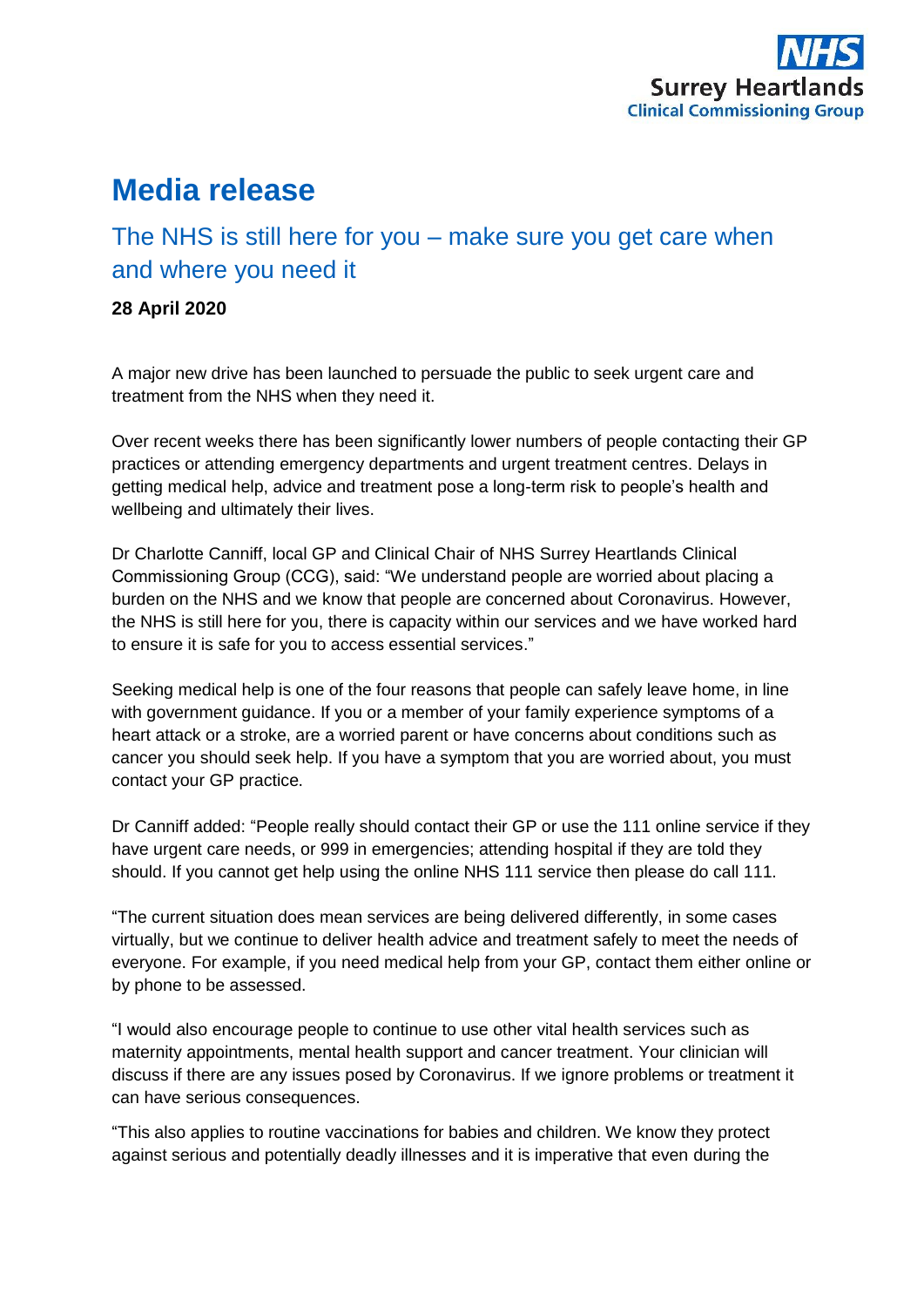

Coronavirus outbreak we do not stop protecting ourselves and our communities against other viruses."

If you need medical help and it's not a life threatening emergency, remember to call your GP practice, call NHS 111 or visit [www.111.nhs.uk](http://www.111.nhs.uk/) first.

### **ENDS**

# **For more information please contact the Press Office on** 07825 946551**.**

# **Note to editors**

# **About Surrey Heartlands CCG**

Surrey Heartlands CCG is the merged Clinical Commissioning Group which formed in April 2020 combining East Surrey, Guildford and Waverley, North West Surrey and Surrey Downs Clinical Commissioning Groups. The CCG is part of the [Surrey](http://surreyheartlands.uk/)  [Heartlands Health and Care Partnership,](http://surreyheartlands.uk/) which covers a population of over one million people.

#### **Heart Attacks**

If you think you or a family member are suffering with the symptoms of a heart attack you must dial 999 immediately.

• If you or a family member develop symptoms such as heavy or tight chest pain that may spread to your arms, neck or jaw, or make you breathless, sick, sweaty or light-headed and that doesn't go away, this could be caused by a heart attack. Dial 999 immediately.

#### **Stroke Patients**

- If you think you or a family member are suffering with the symptoms of a stroke you must dial 999 immediately.
- You can spot the symptoms of a stroke by using the FAST test:
	- Face is the face drooping / fallen on one side? Can they smile?
	- Arms can they raise both arms and keep them there?
	- Speech is it slurred?
	- $-$  Time to call 999 if you see any of the above signs

#### **Pregnant Women**